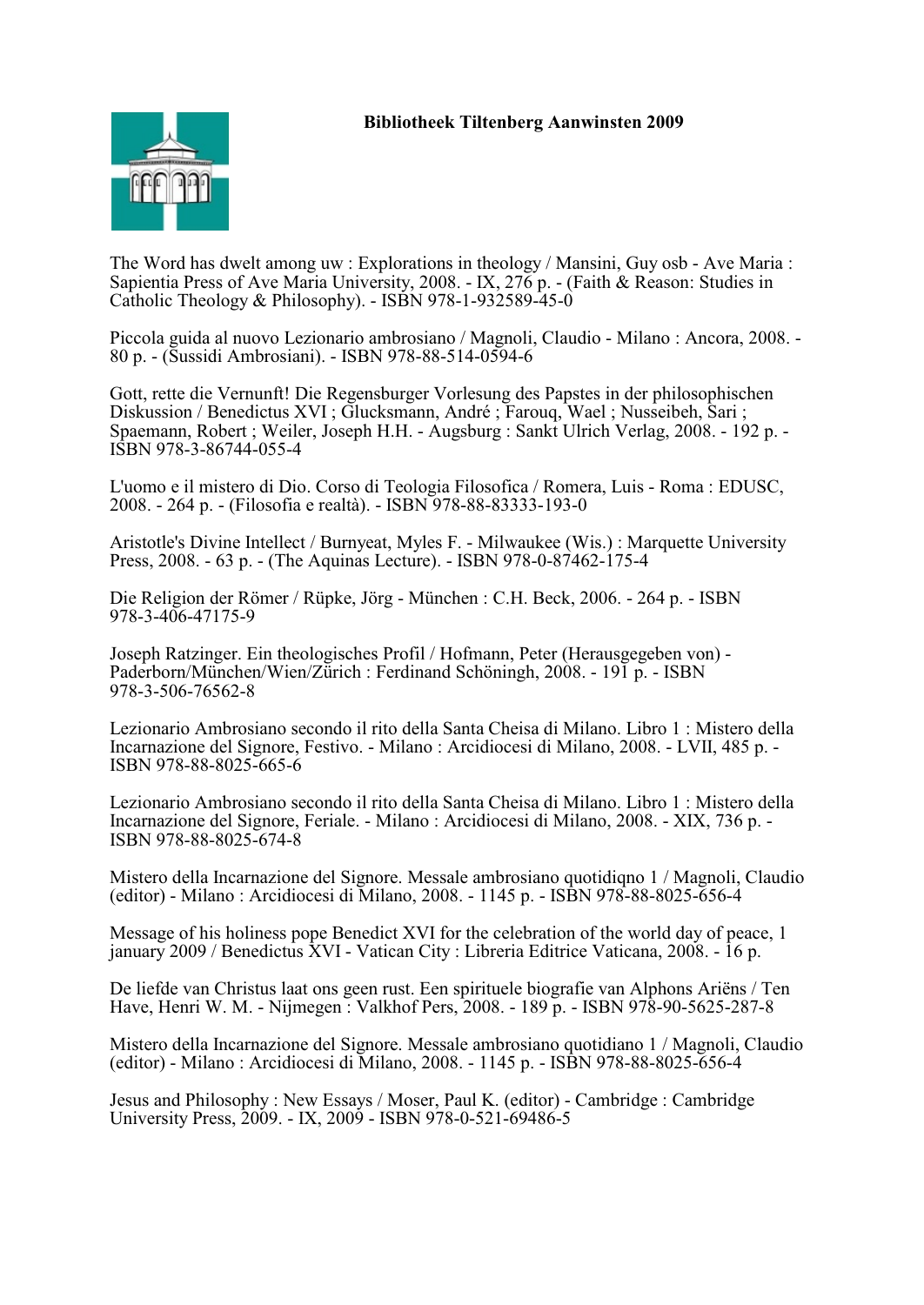

Early Patristic Readings of Romans / Gaca, Kathy L. (editor) ; Welborn, L.L. (editor) - New York : T&T Clark, 2005. - VI, 237 p. - (Romans through History and Cultures Series). - ISBN 978-0-567-02931-7

Medieval Readings of Romans / Campbell, William S. (editor) ; Hawkins, Peter S. (editor) ; Schildgen, Brenda Deen - New York : T&T Clark, 2007. - 241 p. - (Romans through History and Cultures Series). - ISBN 978-0-567-02706-1

The Writings of Charles De Koninck. Volume 1 / De Koninck, Charles ; McInerny, Ralph (editor/vertaler) ; De Koninck, Thomas (voorwoord) ; Armour, Leslie (voorwoord) - Notre Dame (Ind.) : University of Notre Dame Press, 2008. - IX, 482 p. - (The Writings of Charles De Koninck; 1). - ISBN 978-0-268-02595-3

Spes nostra firma. Festschrift für Joachim Kardinal Meisner zum 75. Geburtstag / Marschler, Thomas (Herausgegeben von) ; Ohly, Christoph (Herausgegeben von) - Münster : Aschendorff, 2008. - 463 p. - ISBN 978-3-402-00437-2

The pope's legion : The multinational fighting force that defended the Vatican / Coulombe, Charles A. - New York : Palgrave Macmillan, 2008. - 260 p. - ISBN 978-0-230-60058-4

Geschichte des Zweiten Vatikanischen Konzils (1959-1965). 5: Ein Konzil des Übergangs: September - Dezember 1965 / Alberigo, Giuseppe (editor) ; Wassilowsky, Günther (editor) - Ostfildern : Grünewald ; Leuven : Peeters, 2008. - XXIII, 786 p. - ISBN 978-90-429-1862-7

Kardinaal John Henry Newman : Gids in het post-seculiere labyrint / Lemm, Robert (inleider) ; Van Galen, Th. Ch. (medewerker) ; Miltenburg, Wim f.s.o. (medewerker) ; Lemm, Robert (medewerker) ; Tercic, Hans (medewerker) - Oegstgeest : Colomba, 2008. - 95 p. - ISBN 978-90-73810-82-2

The Sacred Heart of Jesus. The Visual Evolution of a Devotion / Morgan, David - Amsterdam : Amsterdam University Press, 2008. - 49 p. - ISBN 978-90-8964-019-2

Vita sancti Willibrordi = Das Leben des heiligen Willibrord / Alcuinus magister ; Alkuin ; Dräger, Paul (editor/inleider/vertaler) - Trier : Kliomedia, 2008. - 219 p. - ISBN 978-3-89890-127-7

Institutie 1536 - Onderwijs in de christelijke religie / Calvin, Jean ; van 't Spijer, W. (vertaler) - Houten : Den Hertog, 2005. - 326 p. - ISBN 90-331-1891-2

Theologie der Liturgie : Die sakramentale Begründung christlicher Existenz / Ratzinger, Joseph - Freiburg : Herder, 2008. - 757 p. - (Gesammelte Schriften / Ratzinger, Joseph; 11). - ISBN 978-3-451-29947-6

L'uomo e il mistero di Dio. Corso di Teologia Filosofica / Romera, Luis - Roma : EDUSC, 2008. - 264 p. - (Filosofia e realtà). - ISBN 978-88-83333-193-0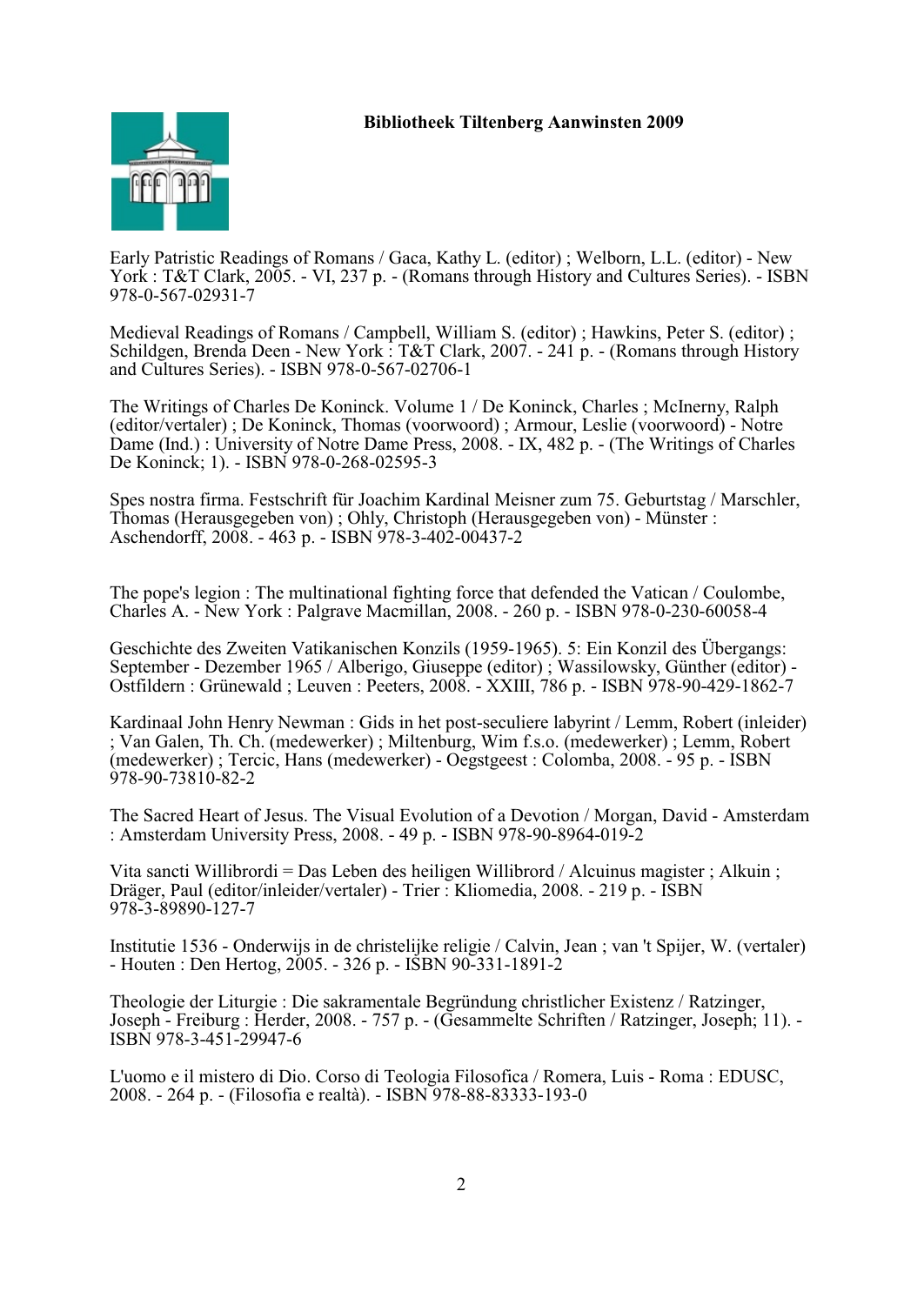

Sicardi Cremonensis Episcopi Mitralis de Officiis / Sicardus Cremonensis ; Sarbak, Gábor (editor) ; Weinrich, Lorenz (editor) - Turnhout : Brepols, 2008. - LXIV, 850 p. - (Corpus christianorum. Continuatio mediaevalis; 228). - ISBN 978-2-503-05281-6

Introspezione medioevale. L'analisi dei vizi in Tommaso d'Aquino / Sangalli, Samuele ; Busa, Roberto sj (voorwoord) - Città del Vaticano : Libreria Editrice Vaticana, 2009. - 118 p. - ISBN 978-88-209-8157-0

Handbuch der katholischen Soziallehre / Rauscher, Anton sj (editor) ; Althammer, Jörg (medewerker) ; Bergsdorf, Wolfgang (medewerker) ; Depenheuer, Otto (medewerker) - Berlin : Duncker & Humblot, 2008. - XXIV, 1249 p. - ISBN 978-3-428-12473-2

L'Università del Laterano e la preparazione del Concilio Vaticano II / Chenaux, Philippe (editor) - Mursia : Pontificia Università Lateranense, 2001. - 128 p. - ISBN 978-88-465-006-3

La legge canonica nella vita della Chiesa. Indagine e prospettive nel segno del recente Magistero Pontificio / Pontificium Consilium de Legum Textibus - Città del Vaticano : Libreria Editrice Vaticana, 2008. - 192 p. - ISBN 978-88-209-8138-9

Vera Philosophia. Studies in Late Antique, Early Medieval, and Renaissance Christian Thought / d'Onofrio, Giulio ; Gavin, John sj (redacteur) - Turnhout : Brepols Publishers, 2008. - (Nutrix; 1). - ISBN 978-2-503-52546-4

The Church and the human quest for truth / Morerod, Charles op - Ave Maria : Sapientia Press of Ave Maria University, 2008. - 160 p. - (Introductions to Catholic Doctrine). - ISBN 978-1-932589-43-6

The moral virtues and theological editions. Second edition / Cessario, Romanus op - Notre Dame (Ind.) : University of Notre Dame Press, 2009. - XII, 235 p. - ISBN 978-0-268-02297-6

Pontificale Romanum. Editio typica 1961-1962 / Sodi, Manlio (a cura di) - Città del Vaticano : Libreria Editrice Vaticana, 2008. - (Monumenta Liturgica Piana; 3). - ISBN 978-88-209-8135-8

Rituale Romanum Pauli V Pontificis Maximi jussu editum aliorumque Pontificum cura recognitum atque ad normam codicis juris canonici accomodatum SSMI D.N. Pii Papae XII auctoritate ordinatum et auctum. Editio typica 1952 / Sodi, Manlio (a cura di) - Città del Vaticano : Libreria Editrice Vaticana, 2008. - (Monumenta Liturgica Piana; 2). - ISBN 978-88-209-8070-2

The Ceremonies of the Roman Rite described / Fortescue, Adrian ; O'Connell, J. B. ; Reid, Alcuin osb - London/New York : Burns & Oates, 2009. - 498 p. - ISBN 978-0-86012-462-7

Commentaries on St. Paul's epistles to Timothy, Titus, and Philemon / Thomas Aquinas ; Baer, Chrysostom o.praem (vertaler) - South Bend : St. Augustine's Press, 2007. - 222 p. - ISBN 978-1-58731-128-4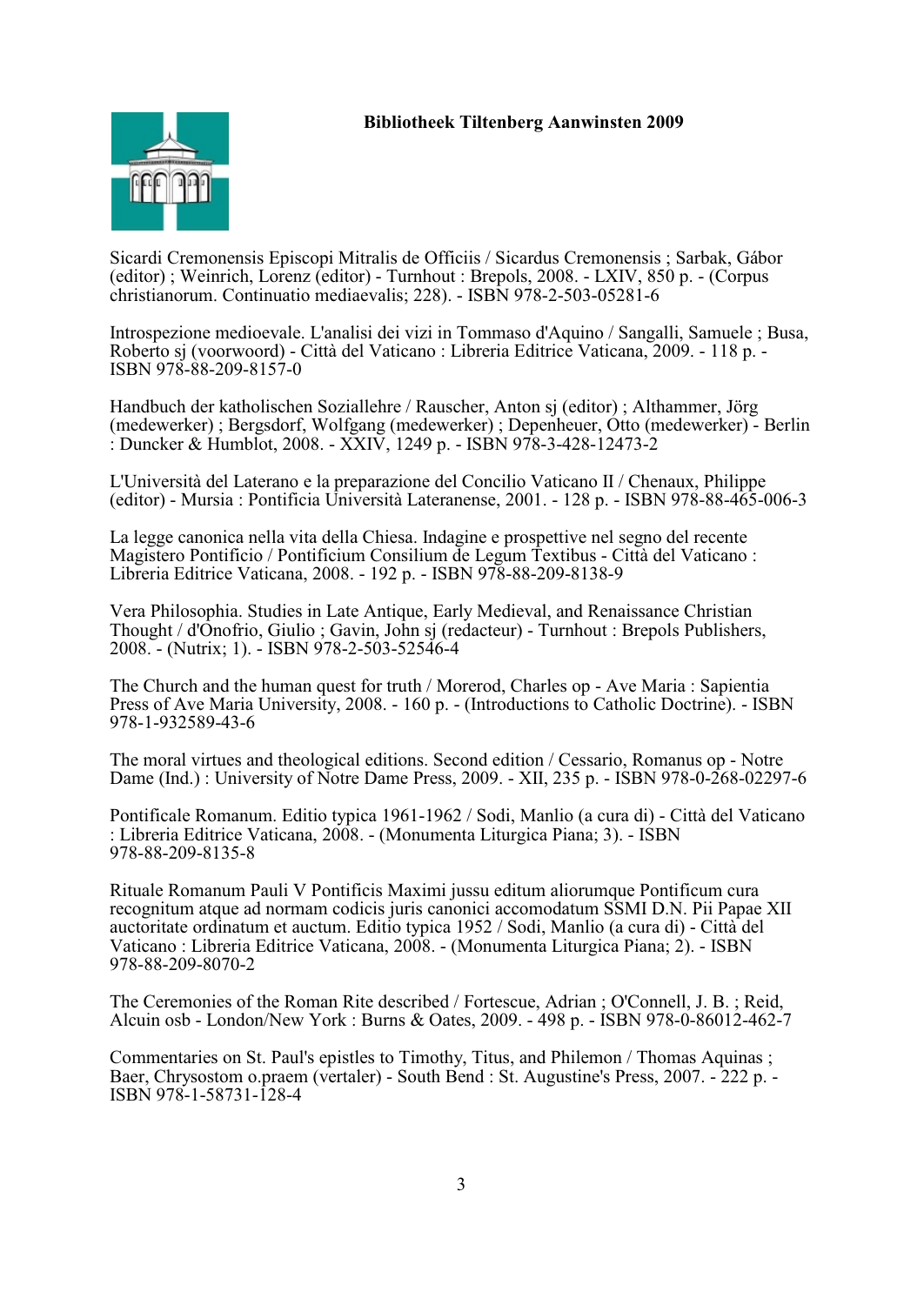

De kardinale deugden in de Lage Landen, 1200-1500 / Pansters, Krijn - Hilversum : Verloren, 2007. - 276 p. - ISBN 978-90-8704-001-7

125 jaar betekenisvol ontmoeten : Jubileumuitgave ter gelegenheid van 125 jaar VNB Nationale Bedevaarten / Hendriks-Buysse, Nicolien ; Buts-van der Ven, Hettie - 's-Hertogenbosch : Stichting VNB Nationale Bedevaarten, 2008. - 176 p. - ISBN 978-90-81-28731-9

1 Corinthians interpreted by early christian commentators / Kovacs, Judith L. (editor/vertaler) - Grand Rapids (Mich.) : Eerdmans, 2005. - 340 p. - (The Church's Bible). - ISBN 978-0-8028-2577-3

Isaiah interpreted by early christian and medieval commentators / Wilken, Robert L. (editor/vertaler) ; Russell Christman, Angela (editor/vertaler) ; Hollerich, Michael J. (editor/vertaler) - Grand Rapids (Mich.) : Eerdmans, 2007. - 590 p. - (The Church's Bible). - ISBN 978-0-8028-2581-0

What 's so great about christianity / D'Souza, Dinesh - Washington, D.C. : Regnery Publishing, 2007. - 348 p. - ISBN 978-1-59698-517-9

Out from under : The impact of homosexual parenting / Stefanowicz, Dawn - Enumclaw : Annotation Press, 2007. - 243 p. - ISBN 978-1-59977-011-6

Raimundus Lullus. An introduction tot his life, works and thought / Fidora, Alexander (editor) ; Rubio, Joseph E. (editor) - Turnhout : Brepols, 2008. - 564 p. - (Corpus christianorum.Continuatio mediaevalis; 214). - ISBN 978-2-503-52610-2

De dono timoris / Humbertus de Romanis ; Boyer, Christine (editor) - Turnhout : Brepols, 2008. - 318 p. - (Corpus christianorum. Continuatio mediaevalis; 218). - ISBN 978-2-503-52939-4

Homilia super 'In principio erat verbum' et commentarius in evangelium Iohannis / Joannes Scottus Eriugena ; Jeauneau, Édouard A. - Turnhout : Brepols, 2008. - 178 p. - (Corpus christianorum. Continuatio mediaevalis; 166). - ISBN 978-2-503-52914-1

Die Berufung zum Amt im Konfliktfeld von Eignung und Neigung : Eine Studie aus pastoraltheologischer und kirchenrechtlicher Perspektive, ob Homosexualität ein objektives Weihehindernis ist / Mettler, Peter - Frankfurt am Main : Peter Lang, 2007. - 390 p. - ISBN 978-3-631-57516-1

The art of strategy : A game theorist's guide to success in business  $\&$  life / Dixit, Avinash K.; Nalebuff, Barry J. - New York/London : Norton & Company, 2008. - 483 p. - ISBN 978-0-393-06243-4

Het spirituele brein : Bewijzen voor het bestaan van de ziel / Beauregard, Mario ; O'Leary, Denyse - Kampen : Ten Have ; Kapellen : Pelckmans, 2008. - 381 p. - ISBN 978 90 7900105 7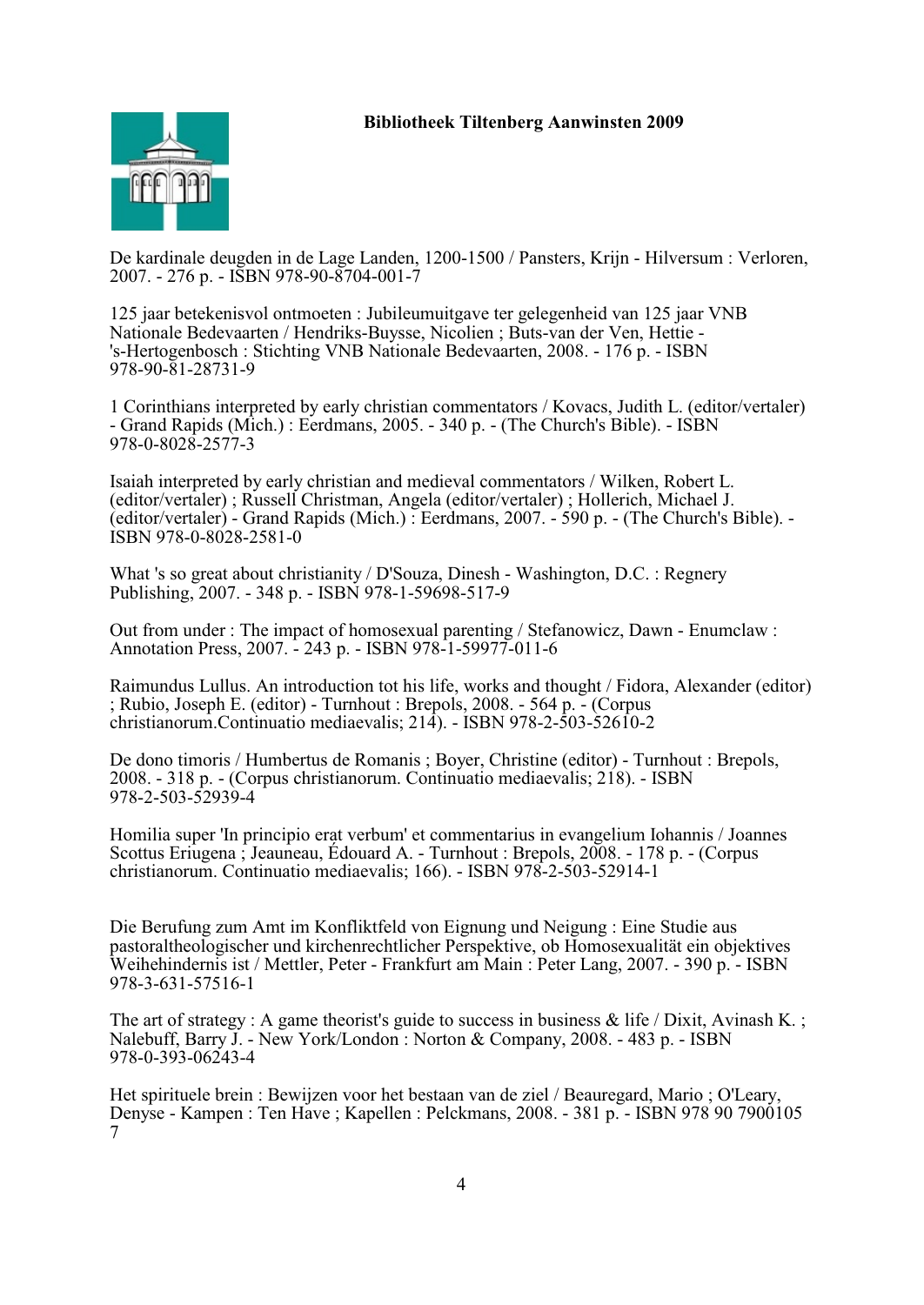

Over de natuurlijke theologie van de Chinezen / Leibniz, Gottfried Wilhelm ; van der Leeuw, Karel L. (inleider/vertaler) - Budel : Damon, 2006. - 144 p. - ISBN 90 5573 601 5

Over de religie : Betogen voor de ontwikkelden onder haar verachters / Schleiermacher, Friedrich ; Westerink, Herman (tekstbezorger) ; Visser, Willem (tekstbezorger/vertaler) - Amsterdam : Boom, 2007. - 163 p. - ISBN 978 90 8506 4640

The didache : Faith, hope & life of the earliest christian communities, 50-70 C.E. / Milavec, Aaron - New York/Mahwah : The Newman Press, 2003. - 984 p. - ISBN 0-8091-0537-3

Je naam, je dag, je heilige : Naam-, feest- en heiligenkalender / Van den Akker, Dries sj - Tegelen : St. Petrus Canisiusstichting, 2007. - 368 p. - ISBN 978-90-74395-48-9

Hongerende zielen : Verschijningen uit het vagevuur : Hun zichtbare sporen & het museum van het vagevuur in Rome / van den Aardweg, Gerard J.M. - Amsterdam : De Boog, 2008. - 142 p. - ISBN 90.6257.063.1

Prospero Lambertini : Pastore della sua città, pontefice della cristianità / Zanotti, Andrea (a cura di) - Bologna : Minerva Edizioni, 2004. - 295 p. - ISBN 88-7381-105-1

Acht eeuwen minderbroeders in Nederland. Een oriëntatie / De Kok, Jan A. ofm - Hilversum : Verloren, 2008. - 631 p. - ISBN 978-90-8704-017-8

Persecuted and Forgotten? A report on Christians oppressed for their Faith 2007/2008 / Kerk in Nood/Oostpriesterhulp - 's Hertogenbosch : Kerk in Nood Oostpriesterhulp, 2008. - 112 p. - ISBN 978-90-78663-07-2

Geroepen, gegrepen, gezonden. Benedictus XVI over Paulus / Benedictus XVI ; Secretariaat R.K.Kerkgenootschap in Nederland - Utrecht : Secretariaat R.K.Kerkgenootschap ; Città del Vaticano : Libreria Editrice Vaticana, 2009. - 66 p.

Een veelzijdige verstandhouding : Religie en verlichting in Nederland 1650-1850 / van der Wall, Ernestine (redactie) ; Wessels, Leo (redactie) - Nijmegen : Vantilt, 2008. - 454 p. - ISBN 978-90-77503-73-7

Mannen Gods : Clericale identiteit in verandering / Ackermans, Gian (redactie) ; Monteiro, Marit (redactie) - Hilversum : Verloren, 2007. - 168 p. - ISBN 978-90-6550-949-9

Genie of misgeboorte? Zeven vooroordelen over de apostel Paulus / Counet, Patrick Chatelion - 's-Hertogenbosch : KBS, 2009. - 247 p. - ISBN 978-90-6173-138-2 Philippians / Reumann, John - New Haven/London : Yale University Press, 2008. - XXIV, 805 p. - (The Anchor Bible; 33B). - ISBN 978-0-300-14045-3

Vreemd! Varianten van verscheidenheid en verschil in godsdienst en kerk / Nauta, Rein (redactie) - Tilburg : Valkhof Pers, 2009. - 152 p. - (Publiekslezingen Departement Religiewetenschappen en Theologie Tilburg). - ISBN 978-90-5625-279-3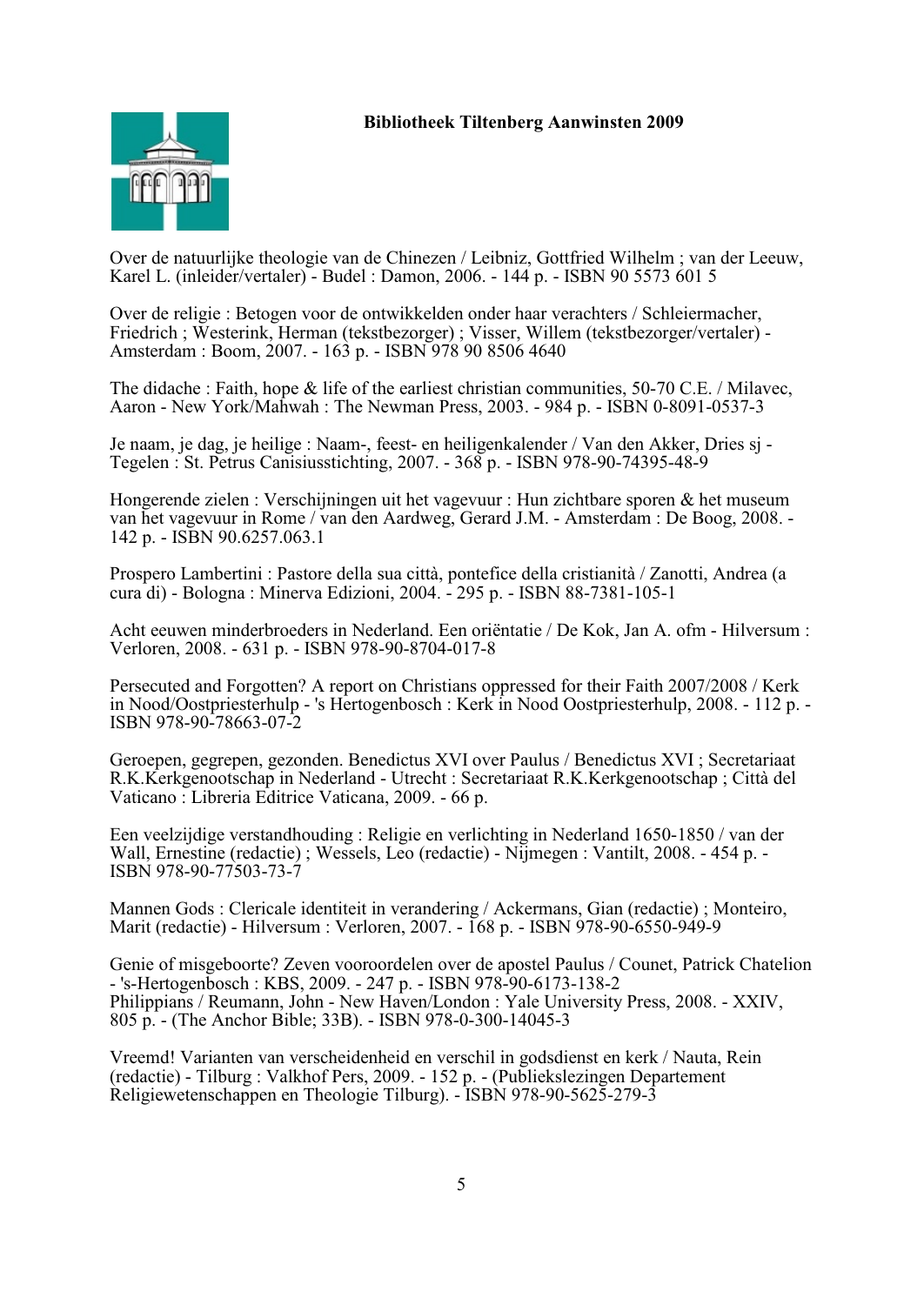

Den Frieden verantworten. Politische Ethik bei Francisco Suarez (1548-1617) / Kremer, Markus - Stuttgart : Kohlhammer, 2008. - 291 p. - (Theologie und Frieden; 35). - ISBN 978-3-17-020165-1

Homiletica vadstenensia ad religiosos et sacerdotes / Berggren, Maria (editor) - Turnhout : Brepols, 2009. - LXXXI, 331 p.: ill. - (; 229). - ISBN 978-2-503-52808-3

Fiamminghi in Rome : Vlaamse voetsporen in de eeuwige stad : 16 unieke wandelingen naar goed bewaarde geheimen in Rome / Zeedijk, Hedwig ; Vanermen, Hugo msc ; Cuypers, Carine - Leuven : Davidsfonds, 2007. - 319 p. - ISBN 978-90-5826-466-4

To know God and the soul. Essays on the thought of Saint Augustine / Teske, Roland J. sj - Washington, D.C. : Catholic University of America Press, 2008. - 289 p. - ISBN 978-0-8132-1487-0

Bereit wozu? Geweiht für was? Zur Diskussion um den ständigen Diakonat / Armbruster, Klemens (Herausgegeben von) ; Mühl, Matthias (Herausgegeben von) - Freiburg im Breisgau : Herder, 2009. - 400 p. - ISBN 978-3-451-02232-6

Worship as a revelation : The past, present and future of catholic liturgy / Hemming, Laurence Paul - London/New York : Burns & Oates, 2008. - 192 p. - ISBN 9-780-8601-2460-3

The reform of catholicism, 1480-1620 / Bedouelle, Guy - Ontario : Pontifical Institute of Mediaeval Studies, 2008. - 172 p. - ISBN 978-0-88844-161-4

The gospel of Mark / Healy, Mary (editor/auteur) ; Williamson, Peter S. (editor) - Grand Rapids (Mich.) : Baker Academic, 2008. - 348 p. - (Catholic Commentary on Sacred Scripture). - ISBN 978-0-8010-3586-9

First and second Timothy, Titus / Montague, George T. ; Williamson, Peter S. (editor) ; Healy, Mary (editor) - Grand Rapids (Mich.) : Baker Academic, 2008. - 267 p. - ISBN 978-0-8010-3581-4

Woordenboek Latijn - Nederlands / Pinkster, Harm (hoofdredacteur) - Amsterdam : Amsterdam University Press, 2009. - XIX, 1210 p. - ISBN 9789089641229

Aquinas, ethics, and philosophy of religion : Metaphysics and practice / Hibbs, Thomas S. - Bloomington/Indianapolis : Indiana University Press, 2007. - 236 p. - ISBN 978-0-253-34881-4

First Corinthians : A new translation with introduction and commentary / Fitzmyer, Joseph A. sj - New Haven & London : Yale University Press, 2008. - 660 p. - (The Anchor Bible; 32). - ISBN 978-0-300-14044-6

 The mass and modernity. Walking to heaven backward / Robinson, Jonathan - San Francisco : Ignatius Press, 2005. - 377 p. - ISBN 978-1-58617-069-1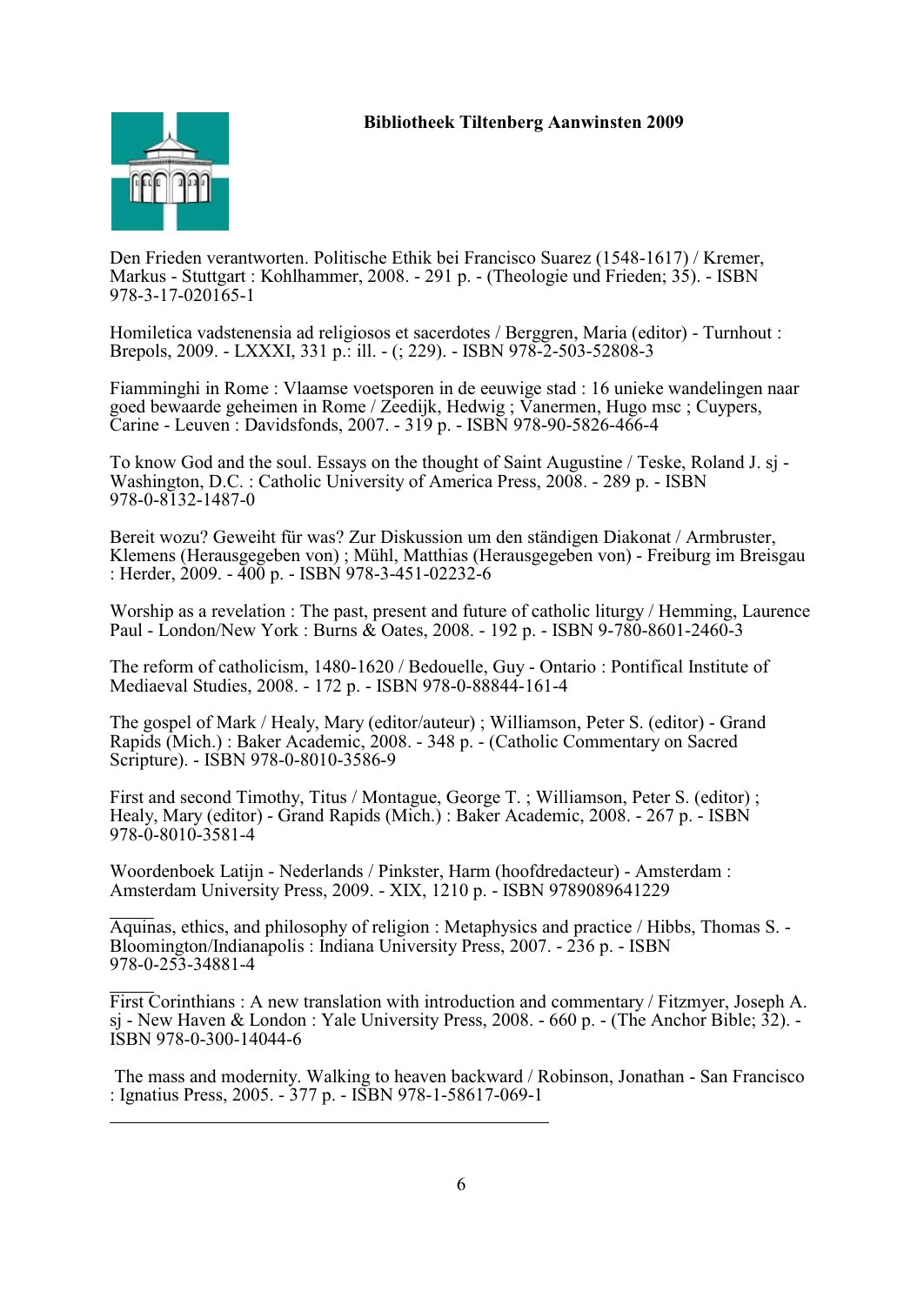

Reason with piety : Garrigou-Lagrange in the service of catholic thought / Nichols, Aidan op - Naples - Florida : Sapientia Press of Ave Maria University, 2008. - 152 p. - ISBN 978-1-932589-49-8

Priesteropleiding in het bisdom Haarlem vanaf het concilie van Trente (1559-2009) : Geroepen, gevormd, gewijd en gezonden ten dienste van de Kerk / Hamans, P.W.F.M., 2009. - 208 p. - (Tiltenberg studies; 1). - ISBN 978-1-4092-7457-5

Bronnen van het zelf : De ontstaansgeschiedenis van de moderne identiteit / Taylor, Charles ; Stoltenkamp, Marjolijn (vertaler) ; Dohmen, Joep (inleider) - Rotterdam : Lemniscaat, 2007. - 773 p. - ISBN 978-90-5637-851-6

Light in the closet : Torah, homosexuality and the power to change / Goldberg, Arthur - Beverly Hills (CA) : Red Heifer Press, 2008. - 575 p. - ISBN 978-0-9631478-9-9

Een seculiere tijd / Taylor, Charles ; Stoltenkamp, Marjolijn (vertaler) ; Groot, Ger (inleider) - Rotterdam : Lemniscaat, 2009. - 1146 p. - ISBN 978-90-477-0156-9

A Catholic's Guide to Rome : Discovering the Soul of the Eternal City / Korn, Frank J. - New York : Paulist Press, 2000. - 193 p. - ISBN 0-8091-3926-x

Die Freimaurer und die katholische Kirche : Vom geschichtlichen Überblicke zur geltenden Rechtslage / Kottmann, Klaus - Frankfurt am Main/Berlin : Peter Lang, 2009. - 369 p. - (Adnotationes in ius canonicum; 45). - ISBN 978-3-631-58484-2

Christentum contra Islam : Eine Geschichte gescheiterter Beziehungen / Hagemann, Ludwig - Darmstadt : Wissenschaftliche Buchgesellschaft, 2005. - 156 p. - ISBN 3-534-14544-5

Liturgie verstehen : Anzatz, Ziele und Aufgaben der Liturgiewissenschaft / Klöckener, Martin (Herausgegeben von) ; Kranemann, Benedikt (Herausgegeben von) ; Häussling, A. osb (Herausgegeben von) - Fribourg : Academic Press, 2008. - 490 p. - ISBN 978-3-7278-1633-8

"In wilder zügelloser Jagd nach neuem". 100 Jahre Modernismus und Antimodernismus in der katholischen Kirche / Wolf, Hubert (Herausgegeben von) ; Schepers, Judith (Herausgegeben von) - Paderborn/München/Wien/Zürich : Ferdinand Schöningh, 2009. - 705 p. - (Römische Inquisition und Indexkongregation; 12). - ISBN 978-3-506-76511-6

De virginibus. Über die Jungfrauen / Ambrosius Mediolanensis - Turnhout : Brepols Publishers, 2009. - 440 p. - (Fontes christiani; 81). - ISBN 978-2-503-52158-9

Kommentar zum Diatessaron. 1. Teilband / Ephraem Syrus - Turnhout : Brepols Publishers, 2008. - 366 p. - (Fontes christiani; 54/1). - ISBN 978-2-503-51973-9

Kommentar zum Diatessaron. 2. Teilband / Ephraem Syrus - Turnhout : Brepols Publishers, 2008. - 369-698 p. - (Fontes christiani; 54/2). - ISBN 978-2-503-52868-7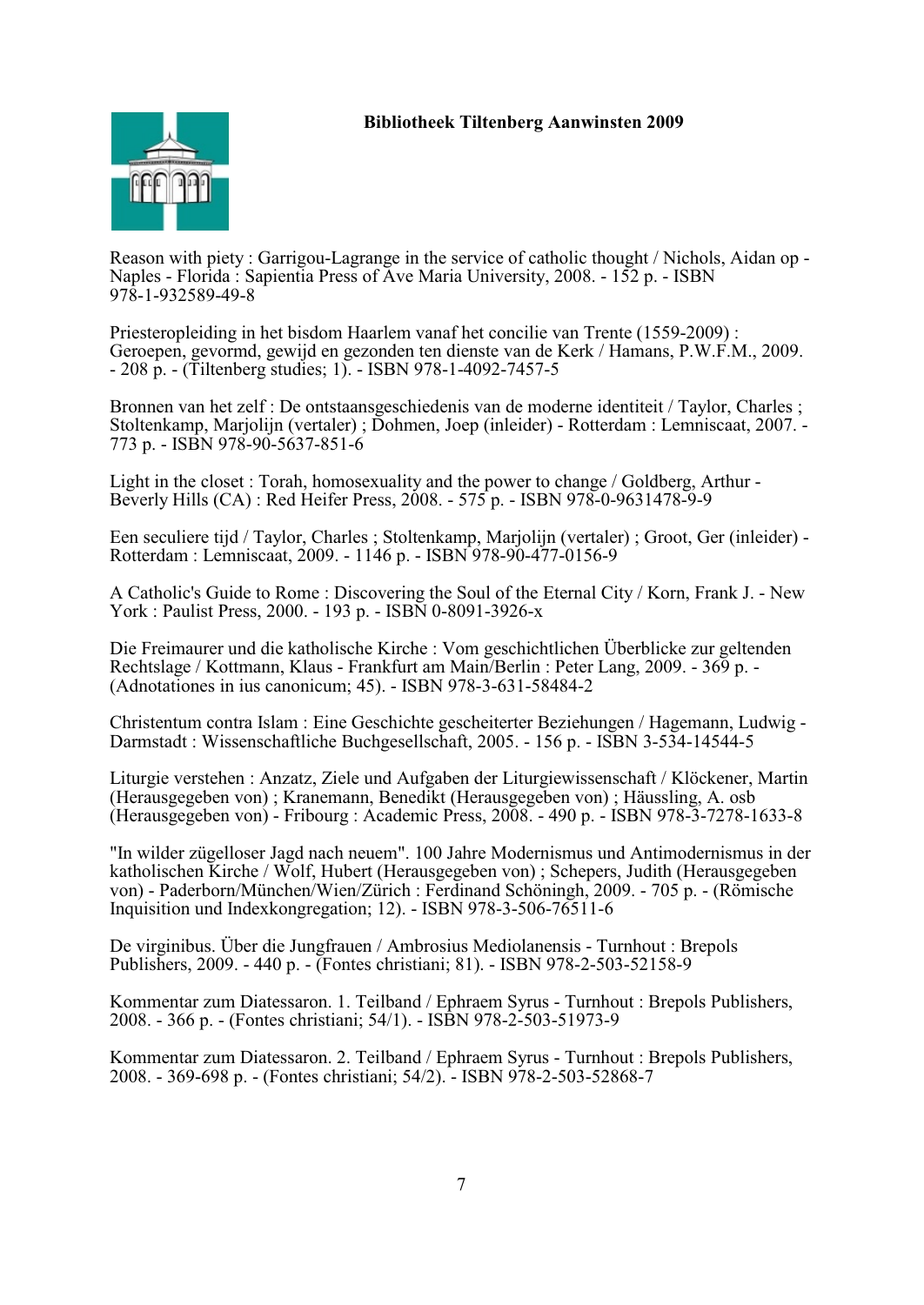

Bijbelcommentaar : Ezra - Nehemia - Ester - Job / Paul, M.J. (redacteur) ; van den Brink, G. (redacteur) ; Bette, J.C. (redacteur) - Veenendaal : Centrum voor Bijbelonderzoek, 2009. - 23\* + 893 p. - (Studiebijbel Oude Testament; 6). - ISBN 978-90-77651-06-3

Introduction au mystère de l'église / De la Soujeole, Benoît-Dominique op - Paris : Parole et Silence, 2006. - 651 p. - ISBN 2-84573-530-8

Premiers pas en théologie / Narcisse, Gilbert op - Paris : Parole et Silence, 2005. - 533 p. - ISBN 2-84573-307-0

The sacred monster of thomism : An introduction to the life and legacy of Réginald Garrigou-Lagrange, O.P. / Peddicord, Richard op - South Bend : St. Augustine's Press, 2005. - 250 p. - ISBN 1-58731-752-4

The Sentences. Book 3 : On the incarnation of the word / Petrus Lombardus ; Silano, Giulio (vertaler) - Toronto : Pontifical Institute of Mediaeval Studies, 2008. - 189 p. - ISBN 978-0-88844-295-6

De autoriteit van Sint-Thomas van Aquino en het Leergezag van de Kerk / Vijgen, Jörgen, 2009. - 274 p. - (Tiltenberg Studies; 3). - ISBN 978-1-4092-8113-9

Atlas bij de wereldgeschiedenis. Deel 1: Van prehistorie tot Franse Revolutie / Kinder, Hermann ; Hilgemann, Werner - Baarn : Sesam/HBuitgevers, 2007. - 287p. + XXIV - ISBN 978-90-5574-565-4

Tussen haat en bewondering: Grieken en Romeinen over het jodendom / Van der Horst, Pieter W. - Soesterberg : Aspekt, 2009. - 130 p. - ISBN 978-90-5911-808-9

Thomas a Kempis : Mystagoog op de breuklijn tussen de Middeleeuwen en de Nieuwe Tijd / Van Geest, Paul - Kampen : Kok, 2008. - 197 p. - (Inleidingen met kernteksten). - ISBN 978-90-435-1520-7

Alongside the incurably sick and dying person : Ethical and practical aspects / Sgreccia, Elio (editor) ; Laffitte, Jean (editor) ; Pontificia Academia pro Vita (corporatie) - Città del Vaticano : Libreria Editrice Vaticana, 2009. - 312 p. - ISBN 978-88-209-8110-5

Writings on Church Reform / Nicolaus Cusanus ; Izbicki, Thomas M. (vertaler) - Cambridge (Mass.) : Harvard University Press, 2008. - XX, 663 p. - (The I Tatti Renaissance Library). - ISBN 978-0-674-02524-0

Mark 8-16 / Marcus, Joel - New Haven & London : Yale University Press, 2009. - LX, 571-1182 p. - (The Anchor Bible; 27A). - ISBN 978-0-300-14116-0

The Sheen and Ward Anthology of Catholic Philosophy / Swindal, James C. (editor) ; Gensler, Harry J. sj (editor) - Lanham : Rowman & Littlefield Publishers, 2005. - XVO, 584 p. - ISBN 0-7425-3198-8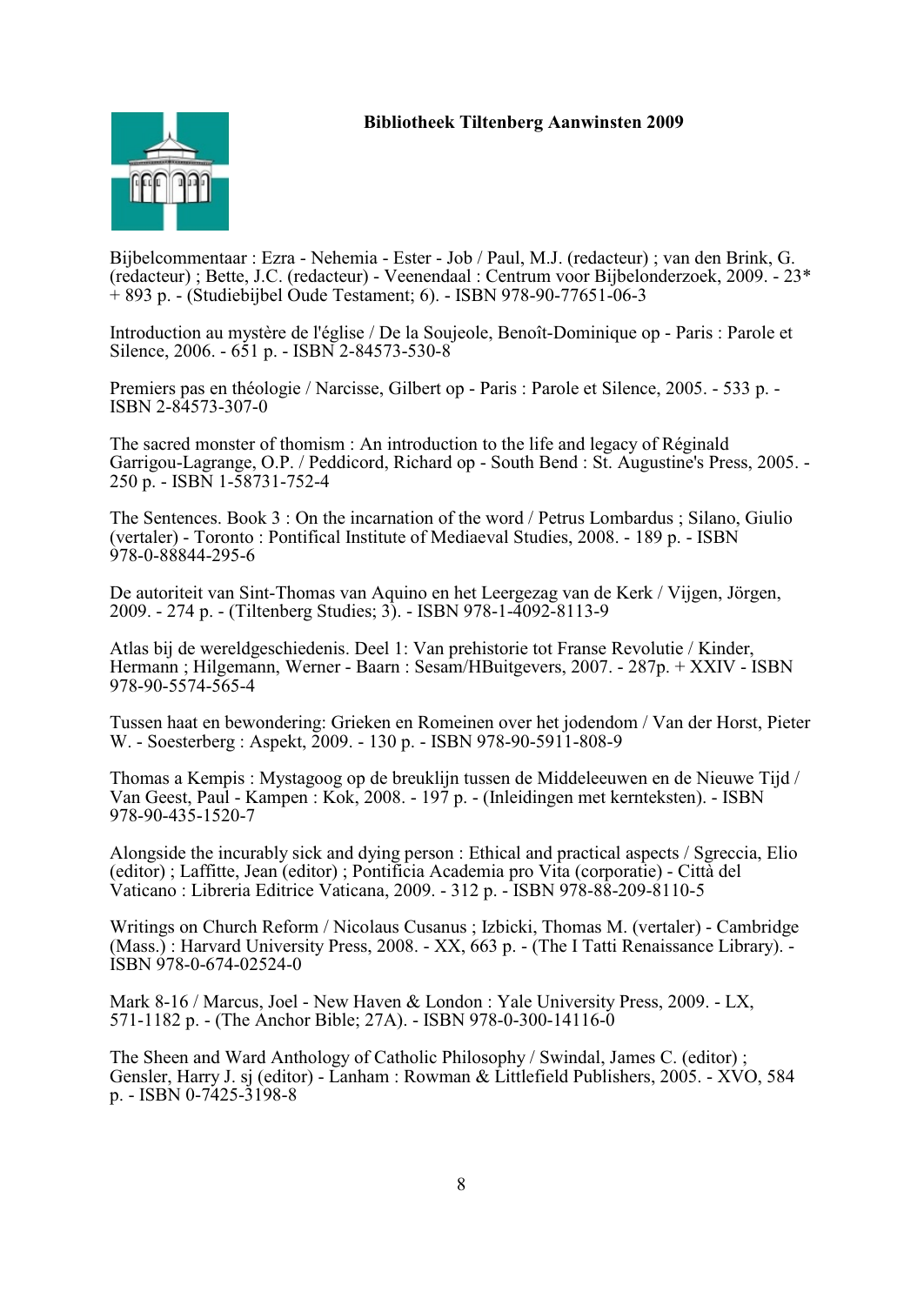

Mark 1-8 / Marcus, Joel - New Haven & London : Yale University Press, 2005. - XIX, 569 p. - (The Anchor Bible; 27). - ISBN 978-0-300-13979-2

Dogma und Theologie : Dominikanertheologen in den Kontroversen um die Immaculata Conceptio / Horst, Ulrich op - Berlin : Akademie-Verlag, 2009. - 170 p. - ISBN 978-3-05-004564-1

Enchiridion sul diaconato : Le fonti e i documenti ufficiali della chiesa / Petrolino, Enzo - Città del Vaticano : Libreria Editrice Vaticana, 2009. - 574 p. - ISBN 978-88-209-7972-0

Au coeur de la philosophie de saint Thomas d' Aquin / Elders, Leo J. svd - Paris : Presses universitaires de l' IPC ; Paris : Parole et Silence, 2009. - 357 p. - ISBN 978-2-84573-792-1

 Pratiques de l' eucharistie dans les églises d' orient et d' occident (antiquité et moyen-âge). Vol. 1 L' institution / Bériou, Nicole (editor) ; Caseau, Béatrice (editor) ; Rigaux, Dominique (editor) - Paris : Institut d' Études Augustiniennes, 2009. - 1-614 p. - ISBN  $\frac{1}{9}$ 78-2-85121-216-0

Pratiques de l' eucharistie dans les églises d' orient et d' occident (antiquité et moyen-âge). Vol. 2 Les réceptions / Bériou, Nicole (editor) ; Caseau, Béatrice (editor) ; Rigaux, Dominique (editor) - Paris : Institut d' Études Augustiniennes, 2009. - 615-1336 p. - ISBN 978-2-85121-237-5

Insegnamenti di Benedetto XVI. IV, 1 2008 (Gennaio-Giugno) / Benedictus XVI - Città del Vaticano : Libreria Editrice Vaticana, 2009. - XXX, 1280 p. + ill. - ISBN 978-88-209-8220-1

Storia della filosofia medievale. Dalle patristica al secolo XIV / Vanni Rovighi, Sofia ; Rossi, Pietro B. (editor) - Milano : Vita e Pensiero, 2006. - XIV, 235 p. - ISBN 978-88-343-1374-9

The Writings of Charles De Koninck. Volume 2 / De Koninck, Charles ; McInerny, Ralph (editor/vertaler) - Notre Dame (Ind.) : University of Notre Dame Press, 2009. - IX, 438 p. - (The Writings of Charles De Koninck; 2). - ISBN 978-0-268-02597-7

In liefde verenigd : Menselijke relaties en de 'Theologie van het lichaam''van paus Johannes Paulus II / Dankers, Simon - Oegstgeest : Colomba, 2009. - 119 p. - ISBN 978-90-73810-84-6

Vertelkunst in de bijbel : Een handleiding bij literair lezen / Fokkelman, Jan P. - Zoetermeer : Boekencentrum, 2002. - 222 p. - ISBN 90-239-0323-4

The recalcitrant Imago Dei : Human persons and the failure of naturalism / Moreland, James P. - London : SCM Press ; University of Nottingham : The Centre of Theology and Philosophy, 2009. - 210 p. - (The Veritas Series). - ISBN 978-0-334-04215-0

God, philosophy, universities : A selective history of the Catholic Philosophical Tradition / MacIntyre, Alasdair - Lanham : Rowman & Littlefield Publishers, 2009. - 192 p. - ISBN 978-0-7425-4429-1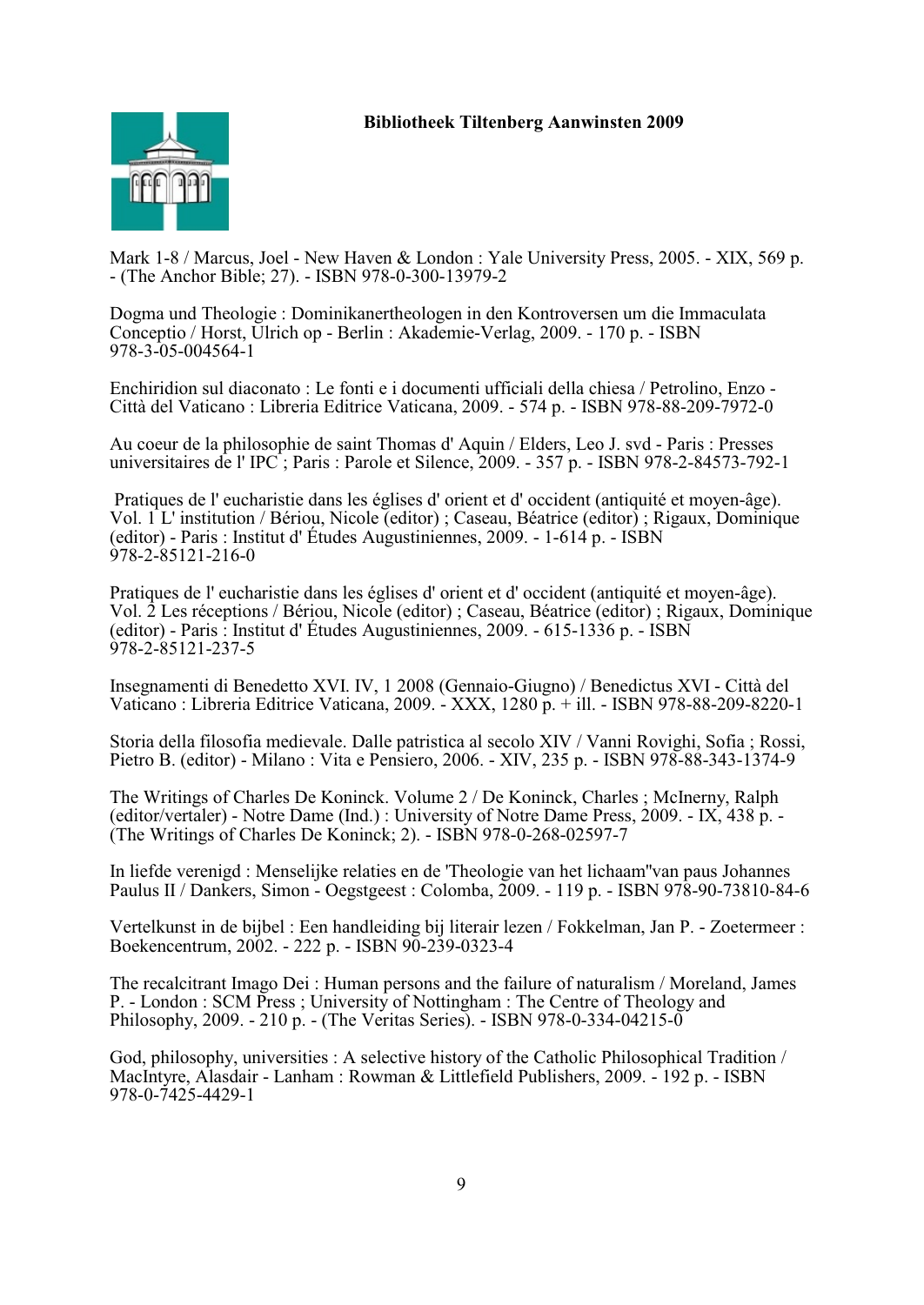

The Cambridge Companion to John Henry Newman / Ker, Ian (editor) ; Merrigan, Terrence - Cambridge : Cambridge University Press, 2009. - XVII, 280 p. - (Cambridge companions to religion). - ISBN 978-0-521-69272-4

Maria als Patronin Europas : Geschichtliche Besinnung und Vorschläge für die Zukunft / Hauke, Manfred (Herausgegeben von) - Regensburg : Friedrich Pustet, 2009. - 274 p. - (Mariologische Studien; 20). - ISBN 978-3-7917-2187-3

La giurisdizione criminale romana tra principato e dominato : Gli atti dei martiri come testimonianze processuali / Migliorini, Roberto - Città del Vaticano : Lateran University Press, 2008. - 307 p. - (Corona Lateranensis; 31). - ISBN 978-88-465-0625-2

Jeremiah, Lamentations / Wenthe, Dean O. (editor) - Downers Grove : InterVarsity Press, 2009. - XXVIII, 373 p. - (Ancient Christian Commentary on Scripture. Old Testament; 12). - ISBN 978-0-8308-1482-4

Eugenio Pacelli : Pio XII tra storia, politica e fede. Nuovi contributi a cinquant'anni dalla morte / von Teuffenbach, Alexandra - Roma : Edizioni ART, 2008. - 365 p. - ISBN 978-88-7879-113-8

 Il peccato originale : Una prospettiva interdisciplinare / Barrajón, Pedro (a cura di) ; Williams, Thomas D. (a cura di) - Città del Vaticano : Libreria Editrice Vaticana, 2009. - 294 p. - ISBN 978-88-209-8230-0

From Hermes to Benedict XVI : Faith and Reason in Modern Catholic Thought / Nichols, Aidan op - Leominster : Gracewing, 2009. - ISBN 978-0-85244-699-7

Prospero Lambertini (Benedictus XIV) : Un profilo attraverso le lettere / De Angelis, Maria Antonietta - Città del Vaticano : Archivio Segreto Vaticano, 2008. - 424 p., ill. - (Collectanea Archivi Vaticani; 66). - ISBN 978-88-85042-59-9

De martelaren van Roermond in het kader van de politieke en kerkelijke situatie van hun tijd / Hartmann, Ben G. ; Kretzers, H.M.G. (vertaler) ; Arnoldus Havensius - Oegstgeest : Colomba, 2009. - 175 p. - ISBN 978-90-73810-86-0

The spiritual writings of Raphael Cardinal Merry Del Val (1865-1930) / Merry Del Val, Raphael ; Murphy, Harriet (editor/inleider) - Leominster : Gracewing, 2009. - 127 p. - ISBN 978-0-85244-122-0

Carnets conciliaires de mgr Gérard Philips, secrétaire adjoint de la commission doctrinale / Schelkens, Karim ; Declerck, Leo (inleider) - Leuven : Peeters, 2006. - 180 p. - ISBN 978 90 429 179 34

Opening up the scriptures : Joseph Ratzinger and the foundations of biblical interpretation / Granados, José (editor) ; Granados, Carlos (editor) ; Sánchez-Navarro, Luis (editor) - Grand Rapids/Cambridge U.K. : Eerdmans, Wm. B., 2008. - 148 p. - ISBN 978-0-8028-6011-8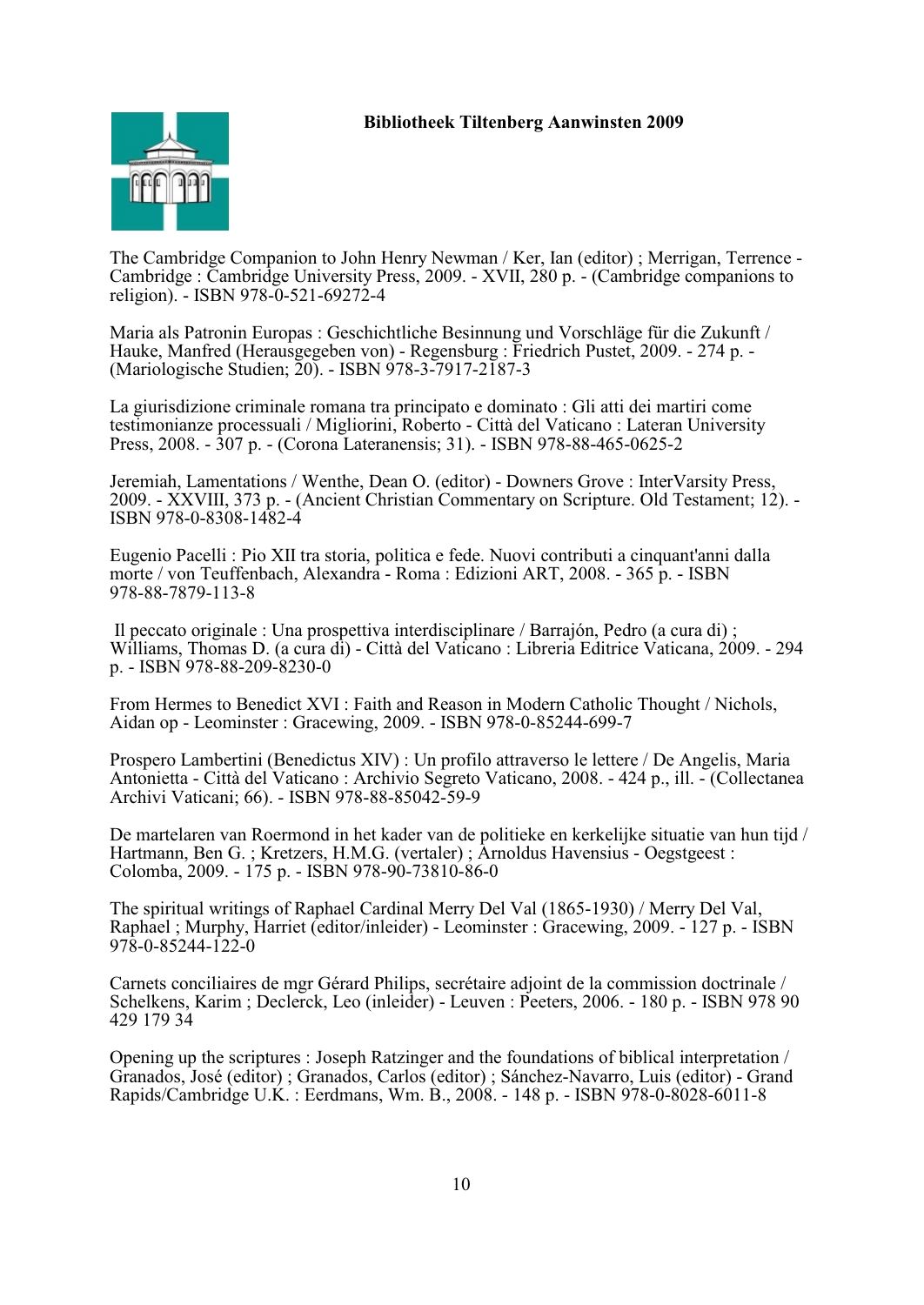

De martelaren van Gorcum volgens het getuigenis van Guilielmus Estius geschreven in 1572 / Hartmann, Ben G. (vertaler/inleider/commentator) - Oegstgeest : Colomba, 2009. - 80 p. - ISBN 978-90-73810-87-7

Hoffnung in Bedrängnis : Studien zum Ersten Petrusbrief / Söding, Thomas (Herausgegeben von) - Stuttgart : Katholisches Bibelwerk, 2009. - 206 p. - (Stuttgarter Bibelstudien; 216). - ISBN 978-3-460-03164-7

Revelation / Harrington, Wilfrid J. op ; Harrington, Daniel J. sj (editor) - Collegeville (Minn.) : Liturgical press, 2008. - XIX, 278 p. - (Sacra Pagina Series; 16). - ISBN 0-8146-5818-0

Jesus and the eyewitnesses : The gospels as eyewitness testimony / Bauckham, Richard - Grand Rapids/Cambridge U.K. : Eerdmans, Wm. B., 2006. - 538 p. - ISBN 978-0-8028-3162-0

Les agendas conciliaires de mgr J. Willebrands, secrétaire du secrétariat pour l'unité des chrétiens / Declerck, Leo ; Stransky, Thomas F. (voorwoord) - Leuven : Peeters, 2009. - 284 p. - ISBN 978-90-429-2217-4

L'unione europea e la dottrina sociale della chiesa : In cammino verso Emmaus / van Luyn, Adriaan H. sdb ; Bertone, Tarcisio (voorwoord) - Città del Vaticano : Libreria Editrice Vaticana, 2009. - 267 p. - ISBN 978-88-209-8258-4

Geen povere schoonheid : Laat-middeleeuwse kunst in verband met de Moderne Devotie / Veelenturf, Kees (redactie) - Nijmegen : Valkhof Pers, 2000. - 364 p. - ISBN 90 5625 074 4

Die Lehre vom Purgatorium und die Vollendung des Menschen : Ein moraltheologischer Beitrag zu einem umstrittenen Lehrstück aus der Eschatologie / Vordermayer, Helmut - Innsbruck/Wien : Tyrolia, 2006. - 301 p. - ISBN 978-3-7022-2755-5

Rivelazione, fede e credibilità : Corso di teologia fondamentale / Ocáriz, Fernando ; Blanco, Arturo - Roma : Edizioni Università della Santa Croce, 2001. - 444 p. - ISBN 88-8333-007-2

"Um unseres Heiles willen ..." : Eine Hinführung zum Heilsverständnis bei Thomas von Aquin / Amor, Christoph J. - Innsbruck/Wien : Tyrolia, 2009. - 487 p. - ISBN 978-3-7022-2981-8

La radio vaticana tra ordinamento canonico e ordinamento italiano : Il caso del presunto inquinamento elettromagnetico / Ghisani, Giacomo R. - Città del Vaticano : Lateran University Press, 2009. - 244 p. - ISBN 978-88-465-0661-0

Old Testament priests and the New Priest according tot the New Testament / Vanhoye, Albert sj - Leominster : Gracewing, 2009. - 332 p. - ISBN 978-0-85244-003-2

Johanneische Perspektiven : Aufsätze zur Johannesapokalypse und zum johanneischen Kreis 1984-2003 / Taeger, Jens-W. ; Biener, David C. (Herausgegeben von) ; Koch, Dietrich-Alex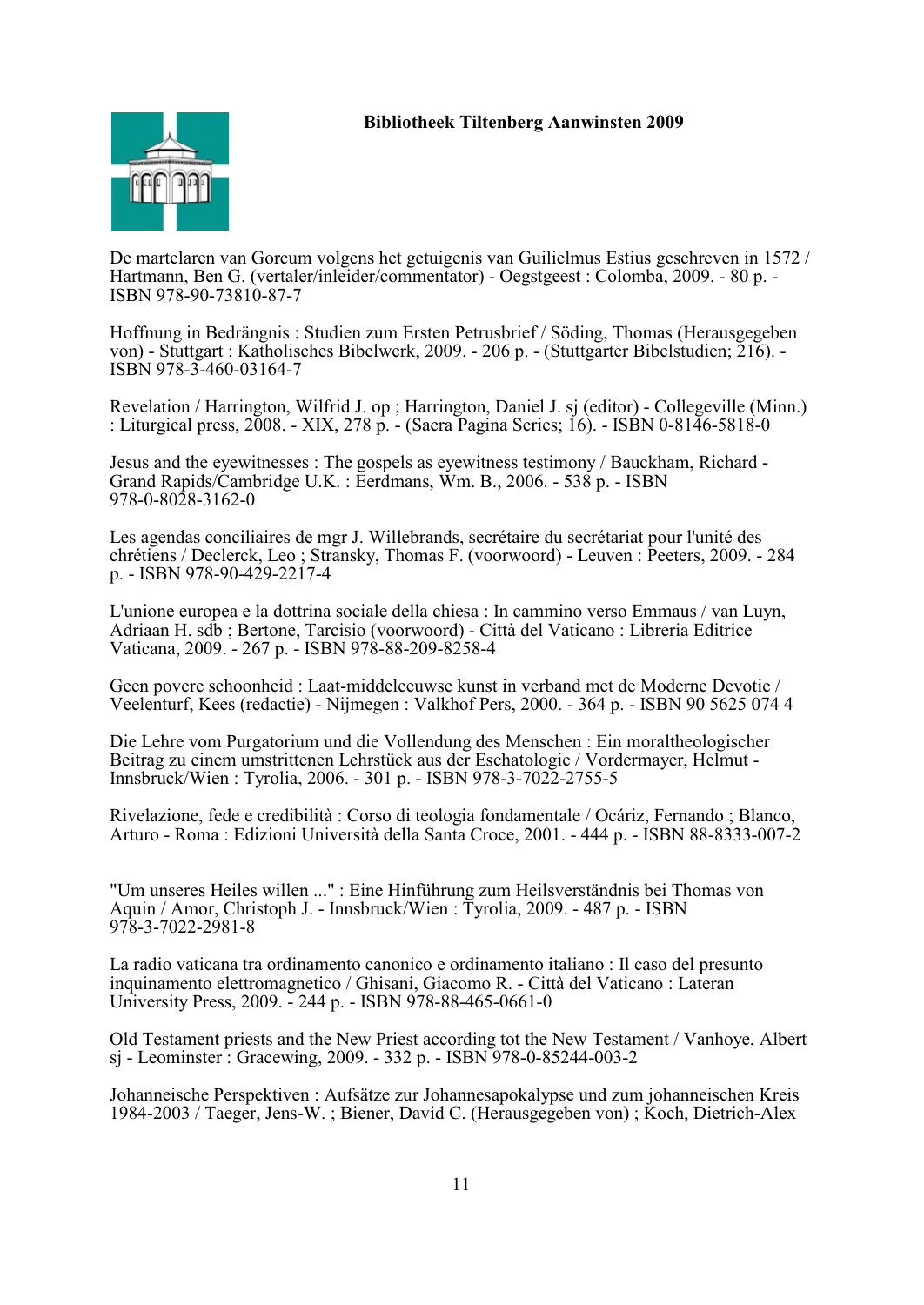

(Herausgegeben von) - Göttingen : Vandenhoeck & Ruprecht, 2006. - 254 p. - ISBN 3-525-53082-x

Beyond the blue glass : Catholic essays on faith and culture. Vol. 1 / Nichols, Aidan op - London : The Saint Austin Press, 2002. - 216 p. - ISBN 1 901157 16 4

Beyond the blue glass : Catholic essays on faith and culture. Vol. 2 / Nichols, Aidan op - London : The Saint Austin Press, 2002. - 216 p. - ISBN 1 901157 17 2

Augustine and postmodern thought : A new alliance against modernity? / Boeve, Lieven (editor) ; Lamberigts, Mathijs (editor) ; Wisse, Maarten (editor) - Leuven : Katholieke Universiteit Leuven ; Leuven/Paris/Walpole : Peeters, 2009. - 277 p. - (Bibliotheca Ephemeridum Theologicarum Lovaniensium; 219). - ISBN 978-90-429-2120-7

Handboek justitiepastoraat : Context, theologie en praktijk van het protestants en rooms-katholiek justitiepastoraat / van Iersel, A.H.M. (redactie) ; Eerbeek, J.D.W. (redactie) - Budel : Damon, 2009. - 594 p. - ISBN 978 90 5573 958 5

Sapientia traditionis : Antologia latina delle più importanti sentenze filosofiche e teologiche della tradizione cristiana. Con traduzione italiana / Rossetti, Carlo Lorenzo - Verona : Fede & Cultura, 2007. - 125 p. - ISBN 978-88-89913-28-4

The Cambridge companion to Boethius / Marenbon, John (editor) - Cambridge : Cambridge University Press, 2009. - 356 p. - ISBN 978-0-521-69425-4

The church and the world : Essays catholic and contemporary / Haldane, John - Leominster : Gracewing, 2008. - 215 p. - ISBN 978 0 85244 588 4

The Belgian contribution to the Second Vatican Council / Donnelly, D. (editor) ; Famerée, Joseph (editor) ; Lamberigts, Mathijs (editor) ; Schelkens, Karim (editor) - Leuven/Paris/Dudley : Peeters, 2008. - 716+4 p. - (Bibliotheca Ephemeridum Theologicarum Lovaniensium; 216). - ISBN 978-90-429-2101-6

Covenant and communion : The biblical theology of Pope Benedict XVI / Hahn, Scott W. - Grand Rapids (Mich.) : Brazos Press, 2009. - 204 p. - ISBN 978-1-58743-269-9

"You will be called repairer of the breach" : The diary of J.G.M. Willebrands (1958-1961) / Salemink, Theo - Leuven : Peeters, 2009. - 450 p. - ISBN 978-90-429-2257-0

Greater than you think : A theologian answers the atheists about God / Williams, Thomas D. - New York : Faith Words, 2008. - 172 p. - ISBN 978-0-446-51493-4

De altera vita / Lucas Tudensis ; Falque Rey, Emma (editor/inleider) - Turnhout : Brepols, 2009. - LXXXII, 266 p. - (Corpus christianorum. Continuatio mediaevalis; 74 A). - ISBN 978-2-503-53051-2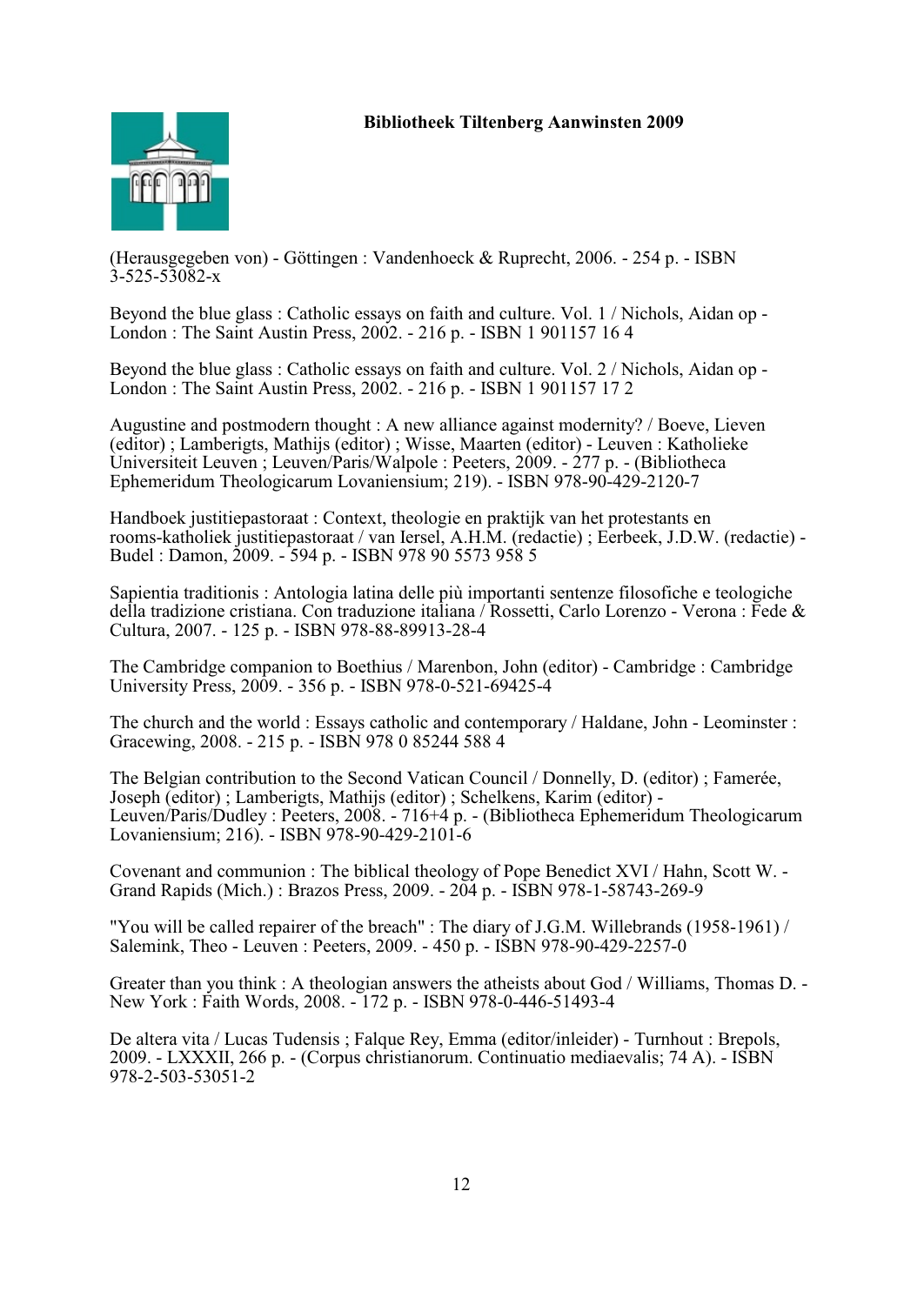

Early dominicans. Selected writings / Tugwell, Simon op (editor/inleider) ; De Couesnongle, Vincent op (voorwoord) - Mahwah/New Jersey : Paulist Press, 1982. - 508 p. - ISBN 0-8091-2414-9

Offenbarungsverständnis und Geschichtstheologie Bonaventuras : Habilitationsschrift und Bonaventura-Studien / Ratzinger, Joseph - Freiburg/Basel/Wien : Herder, 2009. - 912 p. - (Gesammelte Schriften / Ratzinger, Joseph; 2). - ISBN 978-3-451-30130-8

Das Werk : Veröffentlichungen bis zur Papstwahl / Schülerkreis Joseph Ratzinger (Herausgegeben von) ; Pfnür, Vinzenz (redactie) - Augsburg : Sankt Ulrich Verlag, 2009. - 445 p. - ISBN 978-3-86744-002-8

Form and being : Studies in thomistic metaphysics / Dewan, Lawrence op - Washington, D.C. : Catholic University of America Press, 2006. - 265 p. - ISBN 978-0-8132-1461-0

Declaratio de libertate religiosa Dignitatis Humanae / Hellín, Francisco Gil - Roma : EDUSC, 2008. - 831 p. - ISBN 978-88-8333-219-7

Autour de Guillaume d'Auvergne (décédé 1249) / Morenzoni, Franco (samensteller/inleider) ; Tilliette, Jean-Yves (samensteller/inleider) - Turnhout : Brepols, 2005. - 424 p. - ISBN 2-503-51791-9

The book of revelation : A commentary on the greek text / Beale, G.K. - Grand Rapids/Cambridge U.K. : Eerdmans, Wm. B. Publishing Company ; Carlisle : The Paternoster Press, 1999. - 1245 p. - ISBN 978-0-85364-851-2

Insegnamenti di Benedetto XVI. IV, 2 2008 (Luglio-Dicembre) / Benedictus XVI - Città del Vaticano : Libreria Editrice Vaticana, 2009. - XXVII,, 1098 p. + ill. - ISBN 978-88-209-8221-8

**Karl Rahner, un' analisi critica : La figura, l'opera e la recezione teologica di Karl Rahner** (1904-1984) / Lanzetta, Serafino M. (a cura di) - Siena : Cantagalli, 2009. - 318 p. - ISBN 978-88-8272-428-3

**Pretiosus thesaurus : La lingua latina nella chiesa oggi** / Gomez Gane, Yorick - Città del Vaticano : Libreria Editrice Vaticana, 2009. - 172 p. - ISBN 978-88-209-8290-4

**Compendium eucharisticum** / Congregatio de Cultu Divino et Disciplina Sacramentorum - Città del Vaticano : Libreria Editrice Vaticana, 2009. - 467 p. - ISBN 978-88-209-8291-1

Bellezza e spiritualità dell'amore coniugale. Con un inedito di Karol Wojtyla / Grygiel, Ludmila (a cura di) ; Grygiel, Stanislaw (a cura di) ; Kwiatkowsky, Przemyslaw (a cura di) - Siena : Cantagalli, 2009. - 84 p. - ISBN 978-88-8272-453-5

**De sacramentis Christiane fidei** / Hugo van Sint Victor ; Berndt, Rainer sj (a cura di) - Aschendorff : Monasterii Westfalorum, 2008. - 647 p. - (Corpus Victorinum. Textus historici; 1). - ISBN 978-3-402-10420-0